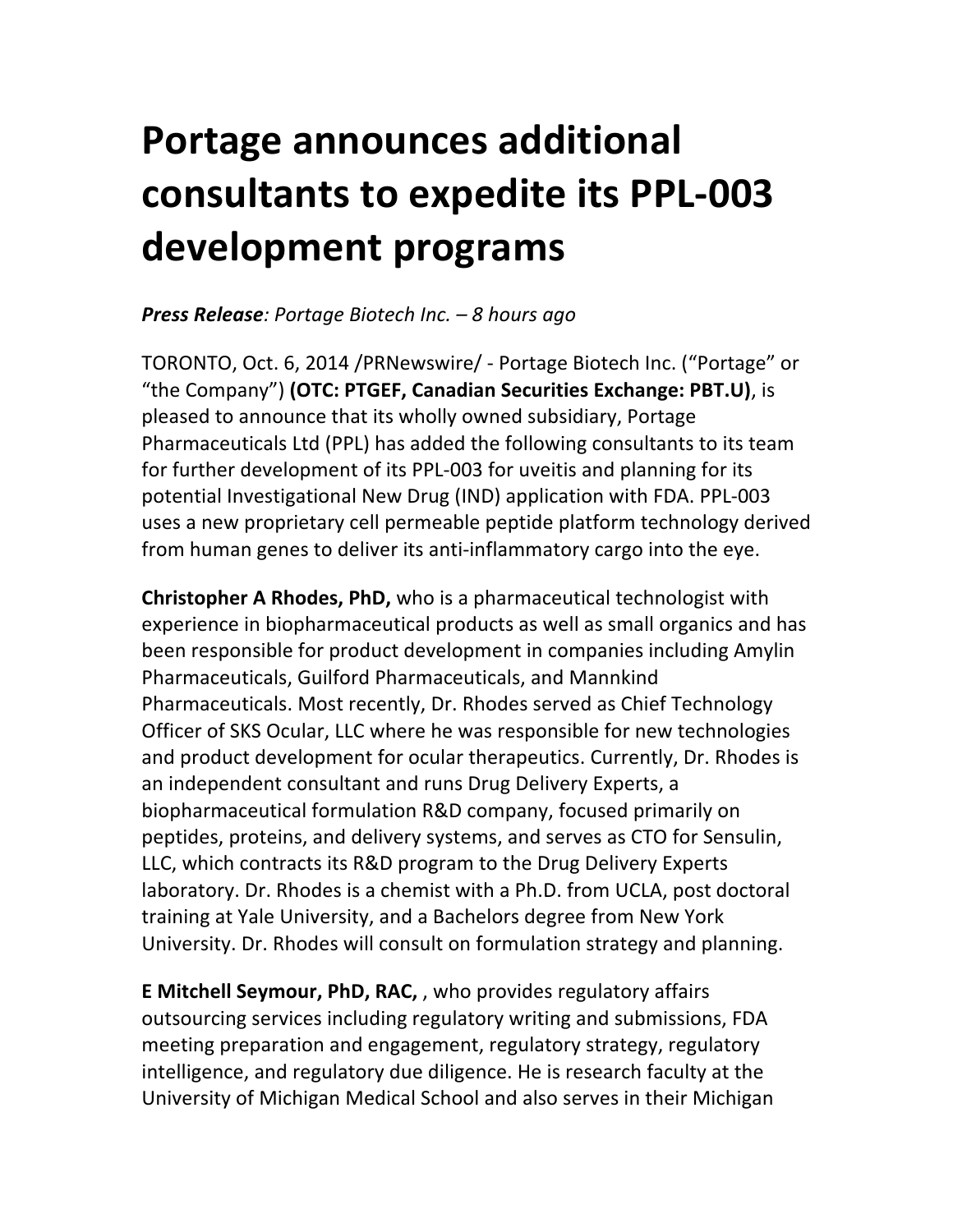Institute for Clinical and Health Research. In this unit, he assists faculty with their IND and Investigational New Device (IDE) submissions to FDA and their related regulatory obligations. As a life scientist, he has over 20 years of experience in basic science and clinical research in industrial and academic settings. Dr. Seymour has a BS from the University of Notre Dame and a PhD from Michigan State University.

Both Drs. Rhodes and Seymour will work with Ms. Kimberley Gentile, the Director of Operations and Dr. Holly Prentice, Director of Biotherapeutics Manufacturing at PPL.

Dr. Bruce Littman, the CEO of PPL commented, "Drs. Rhodes and Seymour along with other new consultants who are experts in ocular pharmacology and safety studies have joined our PPL-003 uveitis project team. They will provide the expertise we need to rapidly and efficiently advance PPL-003 toward an IND supporting phase 1 human studies. "

## **About Portage**:

Portage is engaged in researching and developing pharmaceutical and biotech products through to clinical "proof of concept" with an initial focus on unmet clinical needs. Following proof of concept, Portage will look to sell or license the products to large pharmaceutical companies for further development and commercialization.

Portage is seeking discovery and co-development partners in areas such as cancer, infectious disease, neurology and psychiatry developing novel targeted therapies, stem cell therapy and even older marketed products that have been found to have novel patentable characteristics that bring new value to patients.

Portage seeks to work with a wide range of partners, in all phases of development through in-licensing or other types of alliances. The collaboration may include direct funding or investing human capital from our extensive pool of talented scientists and physicians. Specifically Portage will invest sweat equity as well as, or instead of, capital. This internal pool of drug developers, financiers, scientists and physicians will provide unique value-add for our partners including but not limited to mitigating risks, clinical trial design, regulatory expertise and maximizing the rewards.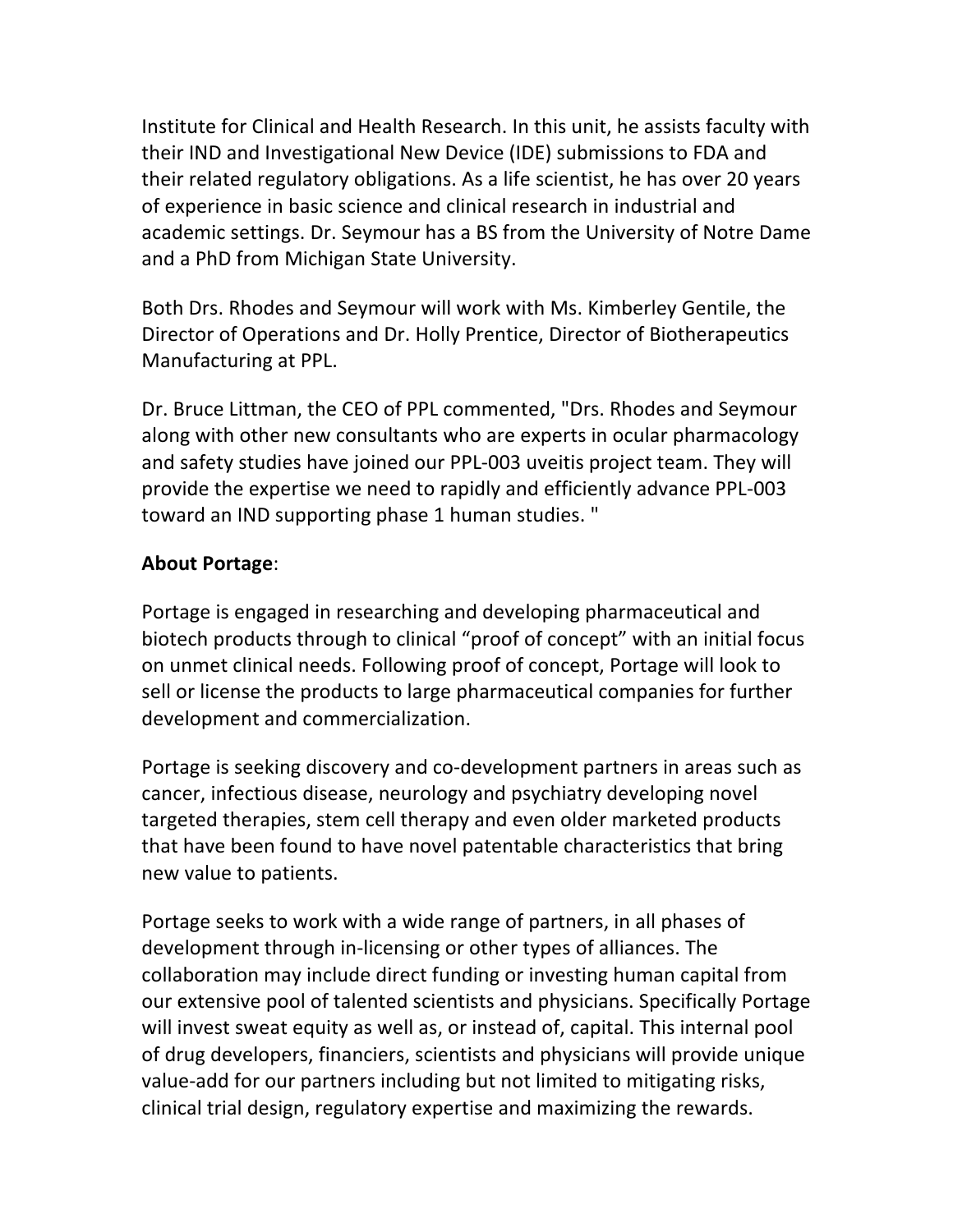Portage has two operating subsidiaries – PPL and Biohaven Pharmaceutical Holding Company Limited ("Biohaven") in which Portage holds 54% equity.

#### PPL

PPL holds an exclusive worldwide licence in non-oncology fields relating to the Antennapedia protein transduction technology developed by Trojantec. PPL has successfully validated a new proprietary cell permeable peptide platform technology derived from human genes. This proprietary platform technology has been shown to efficiently deliver an active pharmacological agent or cargo into a cell without disrupting the cell membrane. The platform has favorable pharmaceutical properties simplifying formulation development for systemic and locally administered conjugates which will allow more rapid development of drug products. PPL has converted its previously filed provisional patent application for this delivery system to an international patent application that includes a variety of structures utilizing cargos that address important areas of medical need.

PPL has prioritized inflammation as an area with a large therapeutic opportunity. Using a cargo peptide against an anti-inflammatory target, PPL has demonstrated not only cell penetration but also convincing in-vitro and in-vivo pharmacological effects mediated intracellularly. The lead compound is being evaluated in several animal models of human inflammatory disease that will determine its first indication.

## Biohaven

Biohaven is engaged in the identification and development of clinical stage neuroscience compounds targeting the glutamatergic system. The company obtained a license from Yale University regarding intellectual property for the use of certain glutamate modulating agents in the treatment of neuropsychiatric disorders.

Biohaven has been issued by the U.S. Patent and Trademark Office ("USPTO") a notice of allowance related to Biohaven's intellectual property licensed from Yale University (U.S. Patent Application No. 11/399,188). The patent claims cover the use of certain glutamate modulating agents in the treatment of Generalized Anxiety Disorder (GAD).